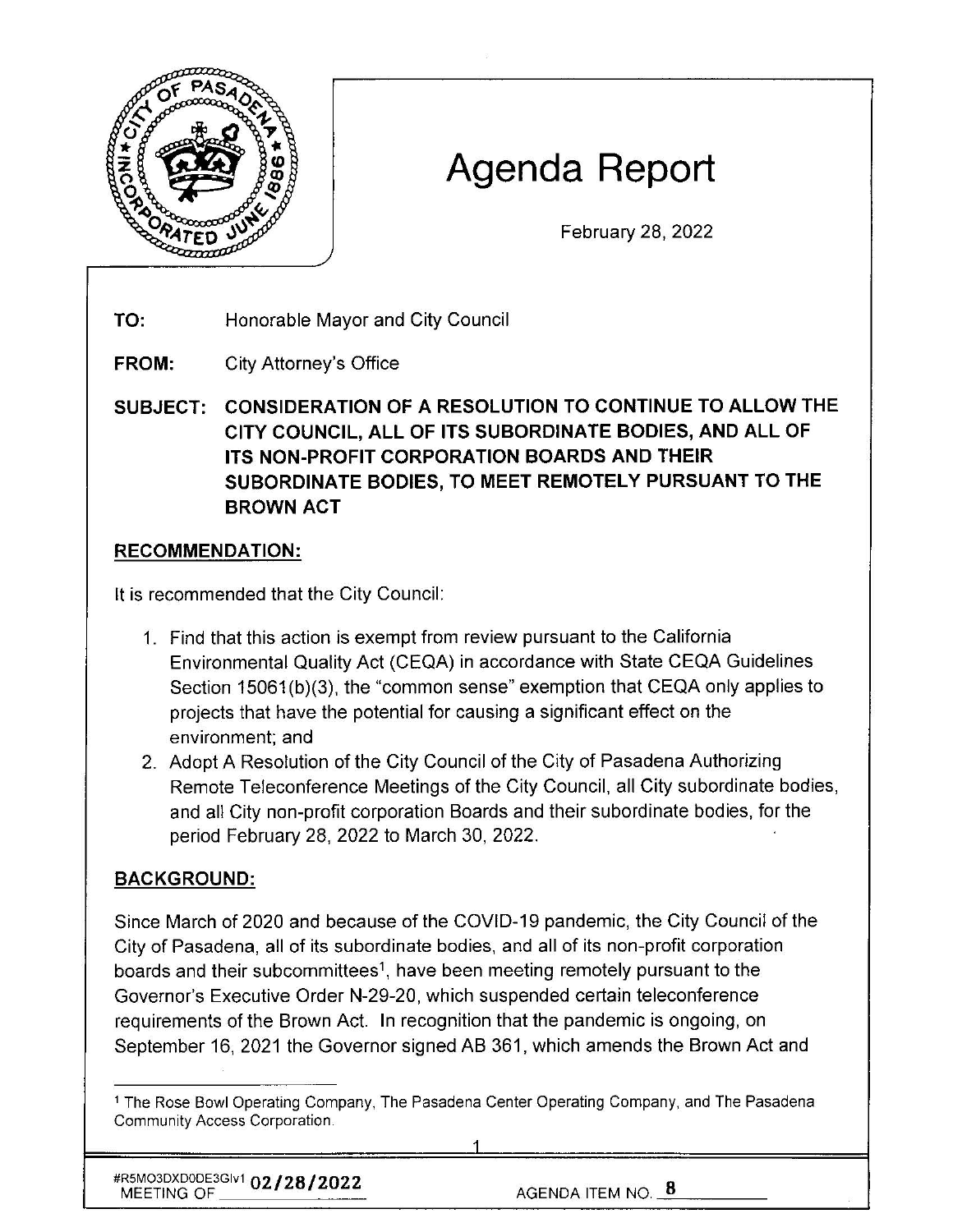authorizes teleconferenced public meetings under certain circumstances where public participation is remote. AB 361 went into effect October 1, 2021 and expires on January 1, 2024.

On October 4, 2021, pursuant to Government Code Section 54953, the City Council adopted "A Resolution of the City Council. of the City of Pasadena Authorizing Remote Teleconference Meetings of the City Council, all City subordinate bodies, and all City non-profit corporation Boards and their subordinate bodies, for the period October 4- November 3, 2021." Section 54953 requires that, if after adoption of that initial resolution authorizing remote teleconference meetings for a 30-day period, the legislative body wishes to continue meeting remotely, it must find that it has reconsidered the circumstances of the state of emergency, and either: (i) the state of emergency continues to directly impact the ability of the members to meet safely in person, or (ii) state or local officials continue to impose or recommend measures to promote social distancing. The City Council subsequently adopted substantially similar resolutions authorizing remote teleconference meetings from November 1 to November 30, 2021 (the time periods necessarily overlap because the Council does not meet on the exact 30th day following expiration of the prior resolution), November 29 to December 22, 2021, December 13, 2021 through January 12, 2022, January 10 through February 8, 2022, and February 7 through March 9, 2022. Such findings for a further extension are set forth in the resolution proposed herewith, and would permit meetings pursuant to Section 54953 for another 30 days. If the Council desires to continue using the teleconference exception beyond that 30-day period, it must confirm the circumstances of the state of emergency and make required findings at least 30 days after adoption of that resolution and every 30 days thereafter.

#### **ENVIRONMENTAL REVIEW:**

The California Environmental Quality Act (CEQA),State CEQA Guidelines Section 15061 (b)(3) provides a "common sense" exemption to environmental review that CEQA only applies to projects that have the potential for causing a significant effect on the environment. Where it can be seen with certainty that there is no possibility that the activity in question may have a significant effect on the environment, the activity is not subject to review. The action proposed herein, the continuance of holding meetings remotely during a declared state of emergency, does not have the potential for causing a significant effect on the environment.